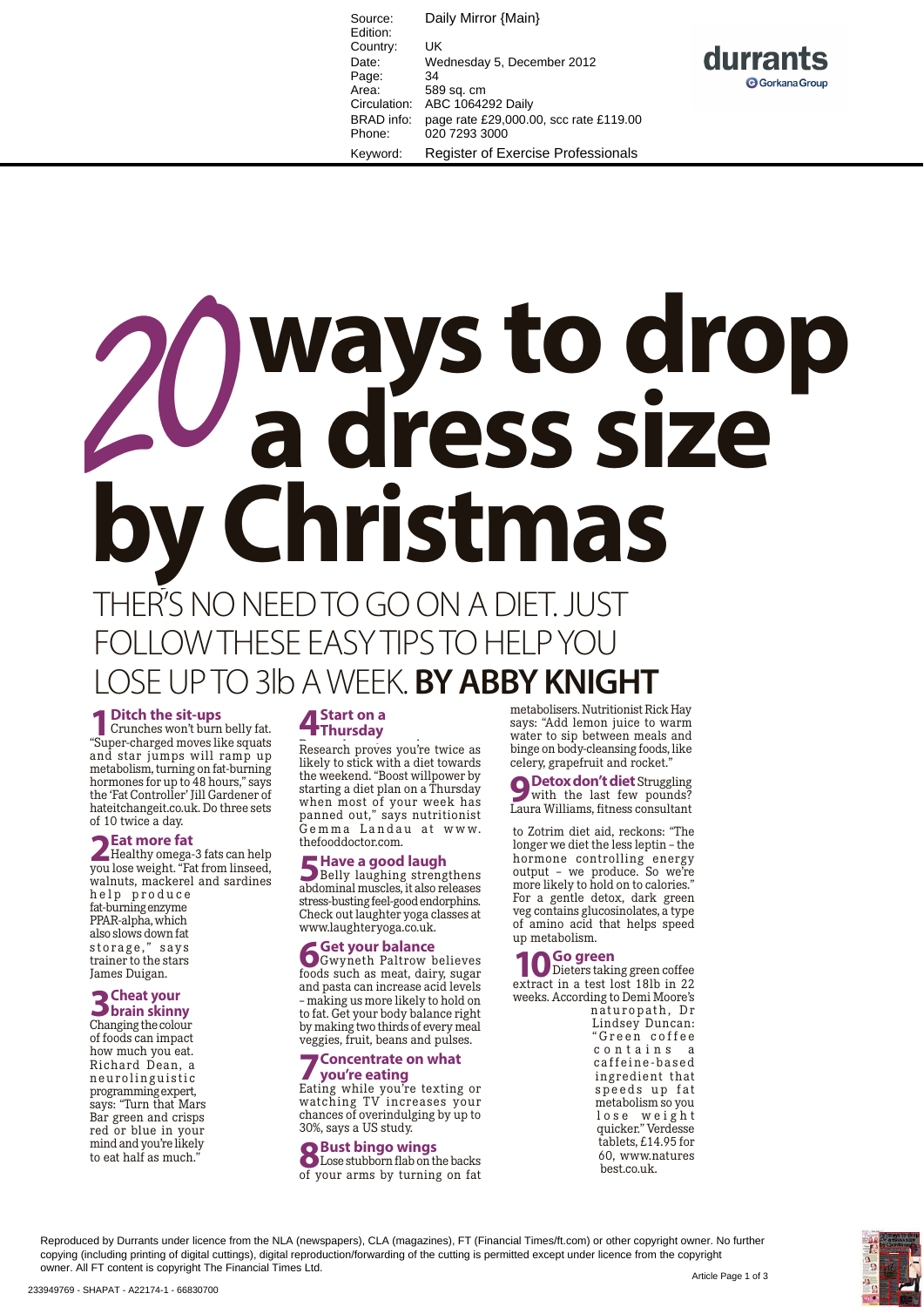Source: Daily Mirror {Main} Edition: Country: UK<br>Date: We Wednesday 5, December 2012 Page: 34<br>Area: 58 Area: 589 sq. cm<br>Circulation: ABC 10642 ABC 1064292 Daily BRAD info: page rate £29,000.00, scc rate £119.00 Phone: 020 7293 3000 Keyword: Register of Exercise Professionals



**11Eat like a bloke** Not pies and beer, but nutritionist Max Tomlinson author of Target Your Fat Spots, (£12.99, Quadrille), says: "Weight on your

arms is a sign that you're lacking in testosterone." A diet rich in B vitamins, found in wholegrains cereals and nuts, should fix that.

**12 Try more raw food**<br>half a grapefruit or some raw half a grapefruit or some raw veggies eaten just before a main meal will help rev up digestion, so you're less likely to bloat.

**13** Coleen Rooney loves a good breakfast and research shows eating your biggest meal at the start of the day can avoid sugar dips that cause comfort eating later. Scramble eggs and parsley for a filling protein fix.

**14 Ditch the latte**<br> **14 Disk of Adaily latte adds 9lb a year**<br> **10 YOUT Weight, according to** to your weight, according to research by The Register of Exercise Professionals (exerciseregister.org).

Swap yours for a skinny latte, a cuppa, or even better, Victoria Beckham's favourite – green tea. It has just five calories a brew.

**15 Download a diet app**<br> **15 Stay** on calorie track with<br> **18 diet app** The Calorie Counter a diet app. The Calorie Counter FatSecret app free at appworld.

blackberry.com and itunes.apple. com will tell you the exact nutritional breakdown of any barcode scanned.

**16 Be a poser**<br> **16** Beck bottom in skims inches off back, bottom in, skims inches off

your shape according to Rachel Glendinning who practises the Grinberg Method of better posture, a favourite with Sadie Frost. Take three deep breaths and push every bit of air out, the deeper you breathe, the flatter your tummy.

**17 Get on the ball**<br>
Super-slim Kate Middleton<br>
uses a fitness hall like the One uses a fitness ball like the One Body gym ball (£2.98 from www. tesco.com). Boost abs by lying on your back with the ball above your head, bring it down towards your chest, lift your legs up, place it between your ankles, then bring it back down to the floor with your legs. Reverse, repeat for three sets of 10.

**18 Say no to gluten**<br> **18 Say no to gluten**<br> **18 Say no to gluten**<br> **18 Say no to gluten** bread, pasta, couscous and some cereals can make you bloat. Take a tip from Jennifer Aniston and try a 24-hour gluten detox: breakfast on fresh fruit, lunch on salad and eat

fish with fresh veggies for tea.

## **19 Love nuts**<br>Their fibre content

Their fibre content means you burn calories eating them.

**20** Ban the booze calories – around seven per gram – and more than half end up around your middle! So top your wine up with soda and alternate alcohol with sparkling water.

Reproduced by Durrants under licence from the NLA (newspapers), CLA (magazines), FT (Financial Times/ft.com) or other copyright owner. No further copying (including printing of digital cuttings), digital reproduction/forwarding of the cutting is permitted except under licence from the copyright owner. All FT content is copyright The Financial Times Ltd.